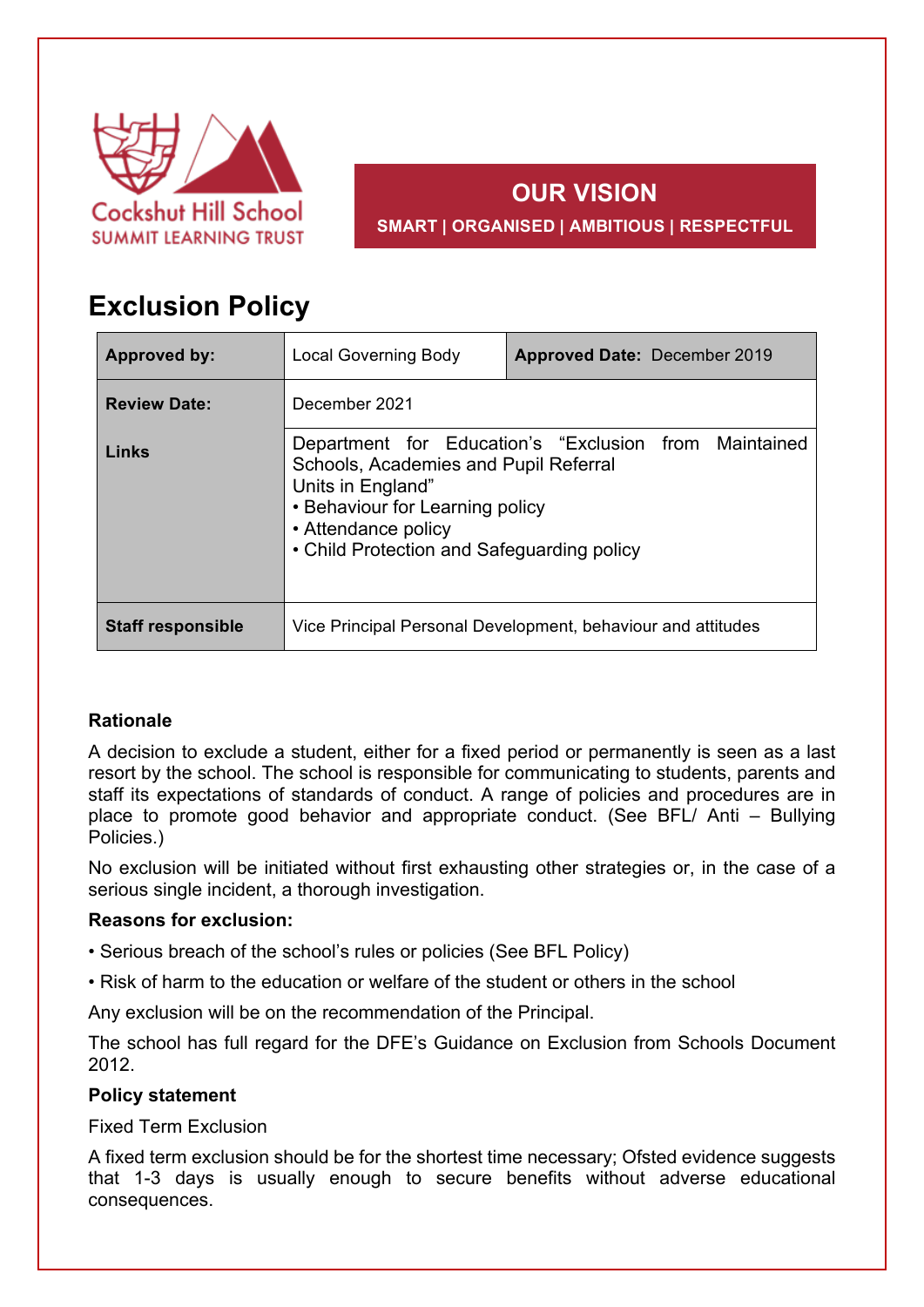### **Persistent or cumulative problems**

Exclusion for a period of time from half a day to 5 days for persistent or cumulative problems would be imposed only when the school had already offered and implemented a range of support and management strategies. These could include:

- Discussion with the student
- Pastoral Team support
- Report card
- Discussions with parents
- Target setting
- Checking on any possible provocation
- Detention
- Mediation
- Counselling
- Isolation
- Governors' warning
- Referral to Referral Panel for support

Exclusion will not be used for minor incidents (e.g. failure to do homework, lateness, poor academic performance or breaches of uniform rules), except where a student displays defiance towards a reasonable request.

# **A Fixed Term Exclusion**

A fixed term exclusion may be used in response to a serious breach of school rules and policies or a disciplinary offence. In such cases we will investigate the incident thoroughly and consider all evidence to support the allegation including the use of CCTV , taking account of the school's policies. The student will be encouraged to give his/her version of events and the Principal will check whether the incident may have been provoked, for example by bullying or racial harassment.

If necessary the Principal may consult with a member of the governing body who may have a role in reviewing the Principal's decision.

• ensure that there is sufficient recorded evidence to support the decision

- explain the decision to the student
- contact the parents, explain the decision and inform parents that the child will be sent home or will need to be collected.

• send a letter to the parents confirming the reasons for the exclusion, the length of the exclusion and any terms or conditions agreed for the student's return

• in cases of more than a day's exclusion, ensure that appropriate work is set and that arrangements are in place for it to be marked

• Notice must given to parents/guardian about their right to make representations to about the exclusion to the governing body

- plan how to address the student's needs on his/her return
- plan a meeting with parents and student on his/her return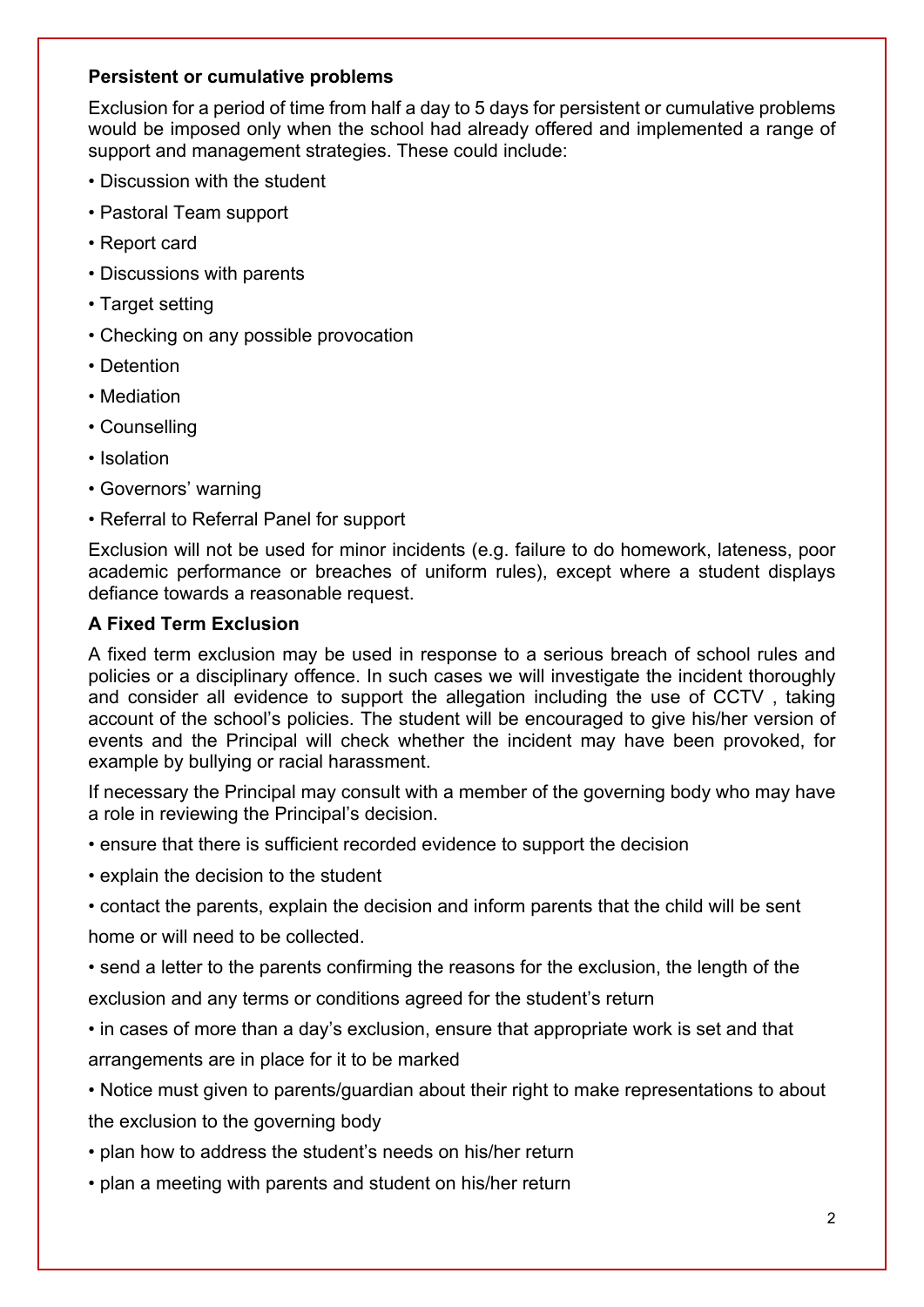# **Permanent Exclusion**

A permanent exclusion is a very serious decision and the School staff will investigate the circumstances thoroughly before enforcing it.

As with a fixed term exclusion, it will follow a range of strategies and be seen as a last resort, or it will be in response to a very serious breach of school rules and policies or a disciplinary offence for example:

- Serious actual or threatened violence against another student or a member of staff
- Possession or use of an illegal drug on school premises
- Carrying an offensive weapon (anything which could cause harm to others).
- Persistent bullying and/or racial, homophobic, gender-based harassment

It should be noted that this list is not exhaustive.

# **The Decision to Permanently Exclude**

If the Principal decides after considering the evidence to permanently exclude a student he/she will:

- ensure that there is sufficient recorded evidence to support the decision
- explain the decision to the student
- contact the parents, explain the decision and inform parents that the child will be sent home or will need to be collected.
- send a letter to the parents confirming the reasons for the exclusion,
- work will be set by the school for 5 school days and arrangements made for the work to be marked
- Notify the Governor's discipline sub-committee about the exclusion
- Set a date for the committee to consider the reinstatement or confirm the permanent exclusion within 15 days of notification of the exclusion

• Notify the Local Authority about the exclusion and forward a copy of the letter sent to parents/guardians

• A full report of the incident(s) and written statements, including witness statements must be circulated at least 5 days in advance of the meeting to parents/guardians, governors and the Local Authority

• The decision of the governing body will be notified to parents within one day of the meeting.

A permanent exclusion should not be enforced if doing so may put the safety of the student at risk.

Procedure for Independent review of a Permanent Exclusion decisionIf the decision to permanently exclude is upheld, a letter will be to the parent stating the reasons

for the decision and will include: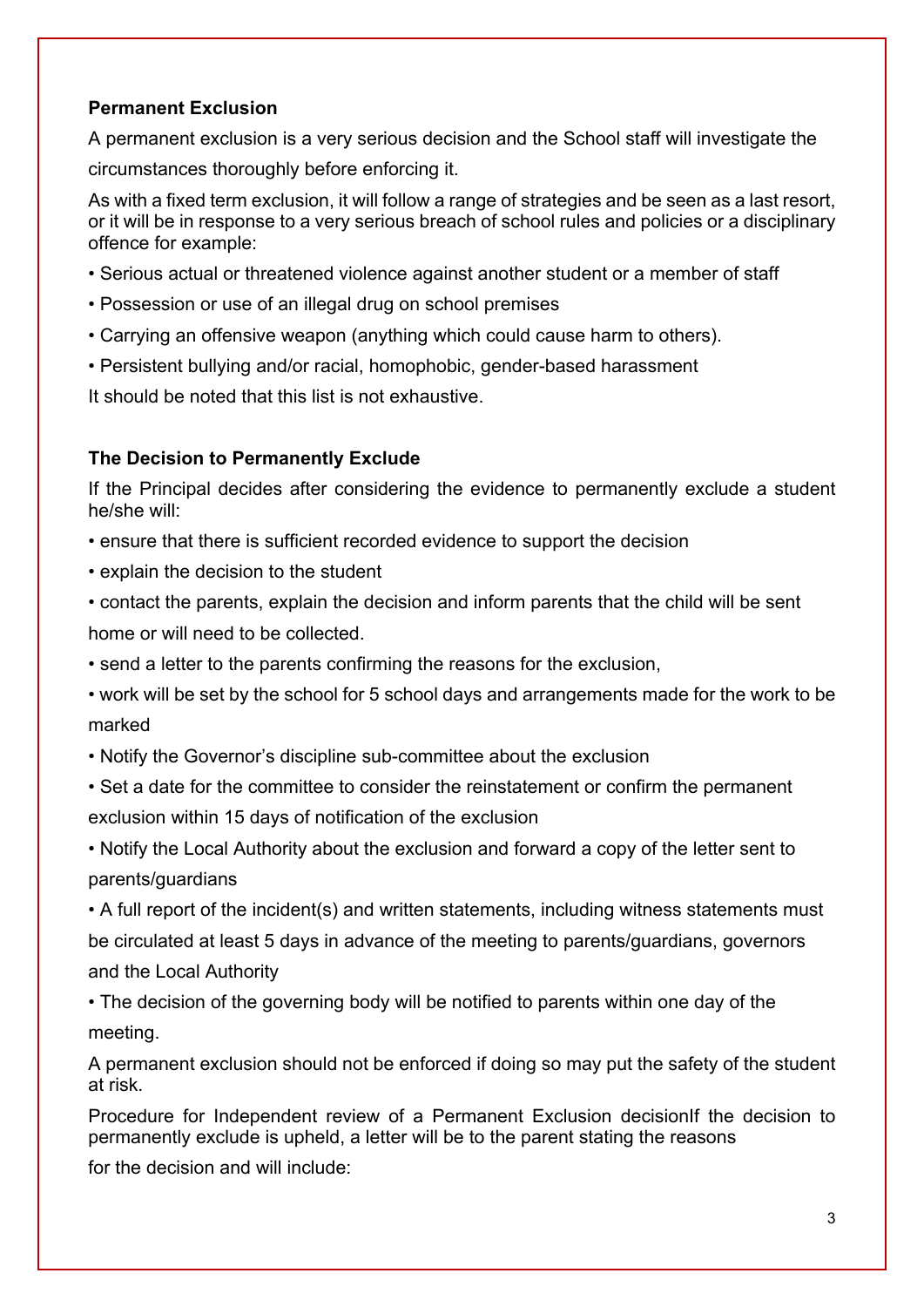- the last day for lodging a request for an Independent review
- explain that the reasons for the request should be set out in writing
- the contact and address information of where to send the request for an Independent

review.

The school has full regard for the DFE's Guidance on Exclusion from Schools Document 2012.

# **Behaviour outside school**

Students' behaviour outside school on school business e.g. on school trips, at sports fixtures, is subject to the school's behaviour policy. Bad behaviour in such circumstances will be dealt with as if it had taken place in school.

For behaviour outside the school, not on school business, the Principal may exclude a student if there is a clear link between that behaviour and maintaining good behaviour and discipline among the student body as a whole, or if it is deemed to be damaging to the reputation of the school.

# **Students with Special Educational Needs and Disabled Students**

The school must take account of any special educational needs when considering whether or not to exclude a student.

We have a legal duty under the Disability Discrimination Act 1995 as amended not to discriminate against disabled students by excluding them from school for behaviour related to their disability.

The Principal should ensure that reasonable steps have been taken by the school to respond to a student's disability so the student is not treated less favourably for reasons related to the disability.

'Reasonable steps' could include:

- developing strategies to prevent the student's behaviour
- requesting external help with the student
- staff training

Where reasonable adjustments to policies and practices have been made to accommodate a student's needs and to avoid the necessity for exclusion as far as possible, exclusion may be justified if there is a material and substantial reason for it. A specific incident affecting order and discipline in the school may be such a reason.

#### **Marking attendance registers following exclusion**

When a student is excluded he/she should be marked as absent using Code E.

#### **Managed move/Sharing Panel**

In cases where the Principal and parents agree that the progress of the student has been

unsatisfactory and the student is unwilling or unable to profit from the educational opportunities offered, or if a parent has treated the school or members of its staff unreasonably the Principal may require the parents to remove the student as soon as practicable. This is not exclusion and in such cases the Principal will assist the parents in placing the student in another school.

### **Removal from the school for other reasons**